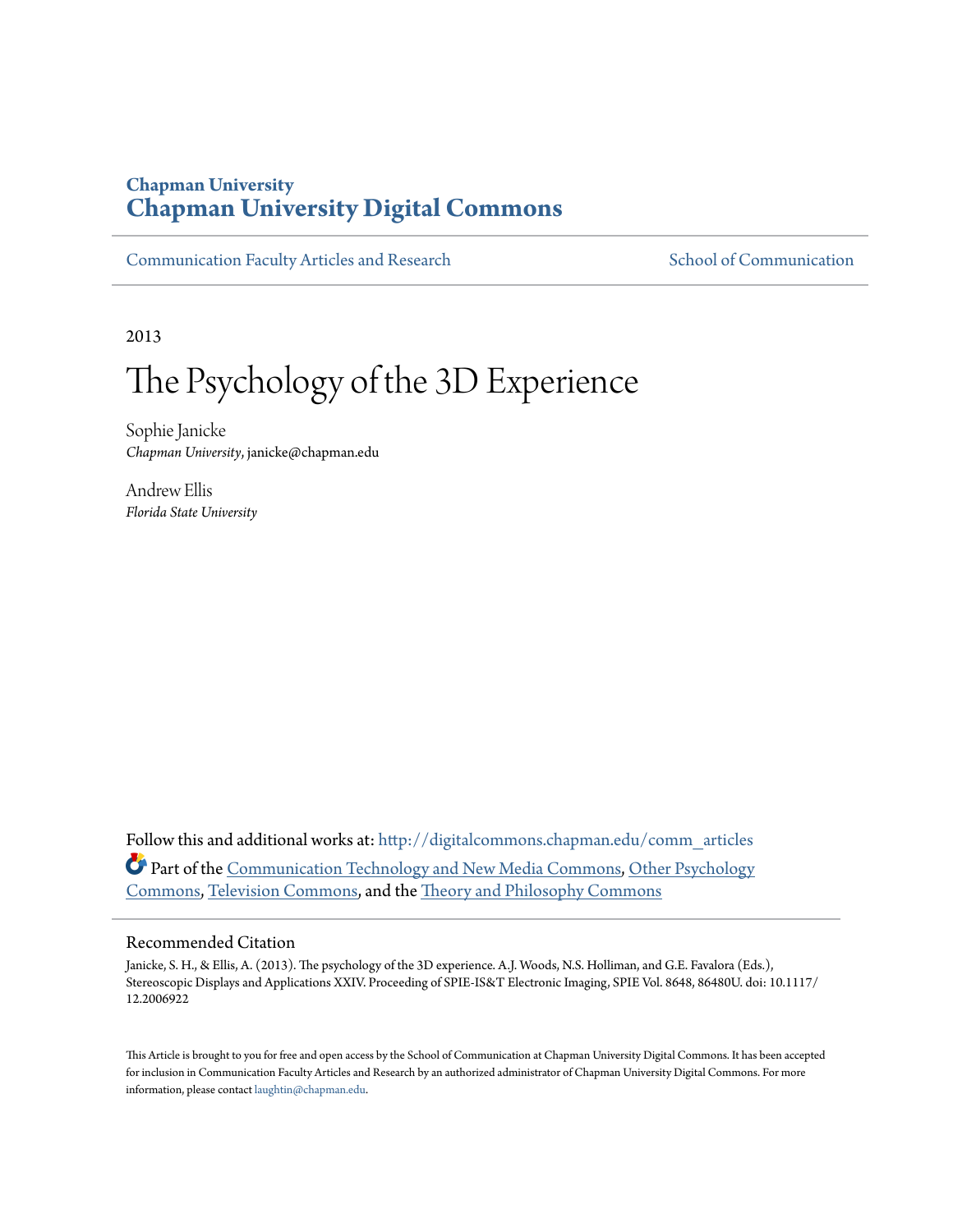## The Psychology of the 3D Experience

#### **Comments**

This article was originally published in *Proceedings of SPIE*, volume 8648, in 2013. [DOI:10.1117/12.2006922](http://dx.doi.org/10.1117/12.2006922)

#### **Copyright**

Society of Photo-optical Instrumentation Engineers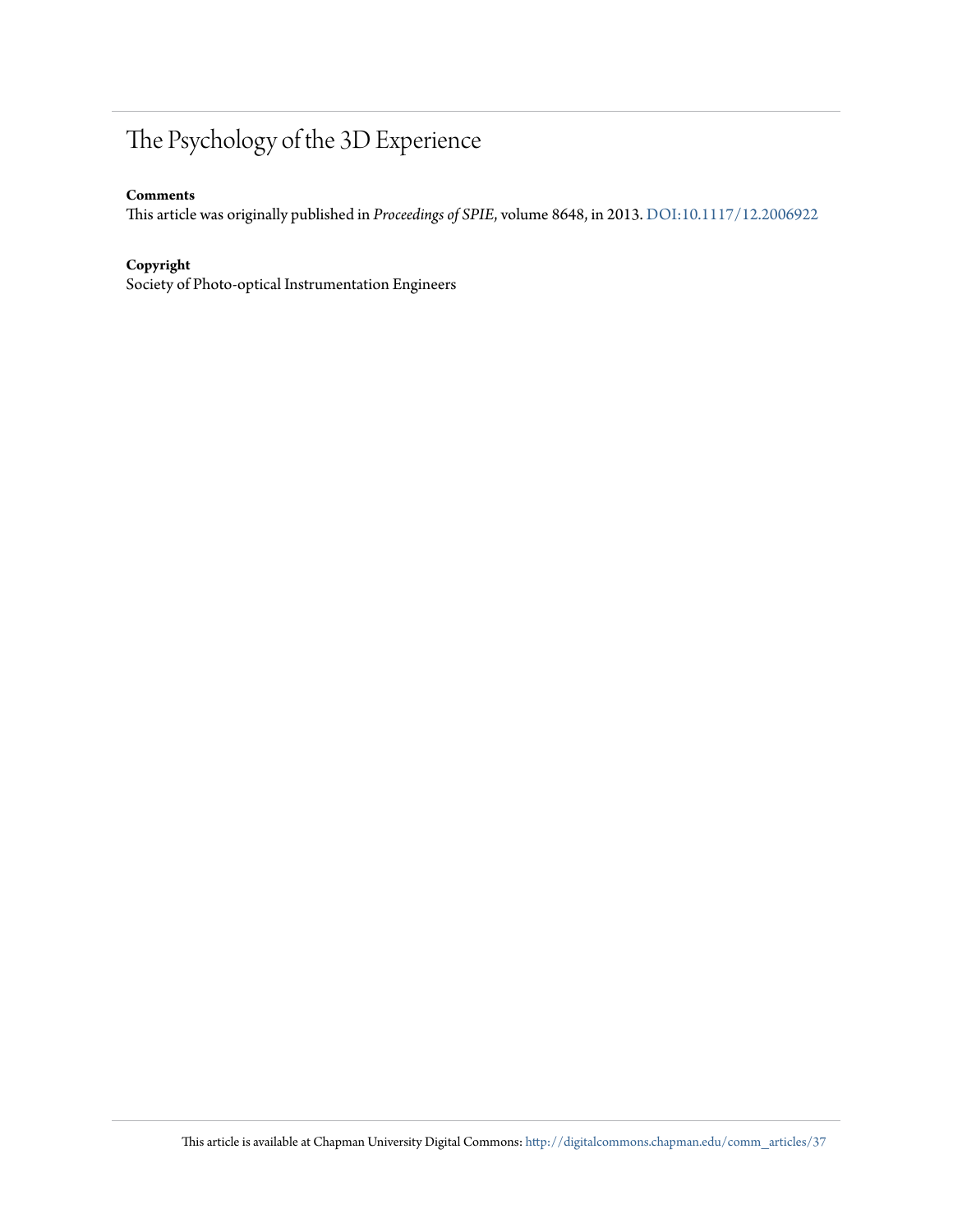## **THE PSYCHOLOGY OF THE 3D EXPERIENCE**

Sophie H. Janicke<sup>1</sup> & Andrew Ellis<sup>a</sup> <sup>a</sup> School of Communication, Florida State University, 3100 University Center, Building C, Tallahassee, Florida 32306-2664 USA.

#### **ABSTRACT**

With 3D televisions expected to reach 50% home saturation as early as 2016, understanding the psychological mechanisms underlying the user response to 3D technology is critical for content providers, educators and academics. Unfortunately, research examining the effects of 3D technology has not kept pace with the technology's rapid adoption, resulting in large-scale use of a technology about which very little is actually known. Recognizing this need for new research, we conducted a series of studies measuring and comparing many of the variables and processes underlying both 2D and 3D media experiences. In our first study, we found narratives within primetime dramas had the power to shift viewer attitudes in both 2D and 3D settings. However, we found no difference in persuasive power between 2D and 3D content. We contend this lack of effect was the result of poor conversion quality and the unique demands of 3D production. In our second study, we found 3D technology significantly increased enjoyment when viewing sports content, yet offered no added enjoyment when viewing a movie trailer. The enhanced enjoyment of the sports content was shown to be the result of heightened emotional arousal and attention in the 3D condition. We believe the lack of effect found for the movie trailer may be genre-related. In our final study, we found 3D technology significantly enhanced enjoyment of two video games from different genres. The added enjoyment was found to be the result of an increased sense of presence.

**Keywords:** S3D, 3D video games, 3D entertainment, physiological arousal, enjoyment, transportation, 3D storytelling

#### **1. INTRODUCTION**

With the swift arrival of 3D technology in our living rooms, content creators are pressured to keep up with increased demand by consumers. Unfortunately, simply applying 2D storytelling conventions to 3D content is not the best option to meet this demand. So, developing new forms and approaches to storytelling within a 3D environment is critical. But how do we go about this? Our study will contribute to the exploration of this question from the perspective of media psychology. Our project investigates several variables underlying a positive 3D entertainment experience, as well the process through which entertainment narratives can impact a viewer's attitudes about particular issues (i.e., narrative persuasion). We look specifically at the process of transportation into the narrative world, an experience that has been shown to be critical to both entertainment and narrative persuasion. We contend that the immersive nature of 3D lends itself to a heightened sense of transportation (or presence in the genre of video game play) for the viewer, which ultimately should impact his enjoyment and narrative persuasion. In addition to the traditional media psychological assessments of the user experience, we also investigated physiological reactions (i.e. heart rate) to various forms of 3D content. Our project involves three experimental studies, using a variety of 2D and 3D content. Our work takes a first step to better understanding the 3D entertainment experience from a mediapsychological perspective, offering a model of how academic research can assist in the advancement of this technology.

#### **2. ENJOYMENT AND NARRATIVE PERSUASION IN 3D**

#### **2.1 Literature review**

 $\overline{a}$ 

Since the release of *Avatar* in 2010, Stereo 3D entertainment has enjoyed sudden and strong consumer interest. With 3D televisions expected to reach 50% home saturation as early as 2016, understanding the psychological

Stereoscopic Displays and Applications XXIV, edited by Andrew J. Woods, Nicolas S. Holliman, Gregg E. Favalora, Proc. of SPIE-IS&T Electronic Imaging, SPIE Vol. 8648, 86480U · © 2013 SPIE-IS&T CCC code: 0277-786X/13/\$18 · doi: 10.1117/12.2006922

sophie.janicke@gmail.com; phone 850 339 9952; www. fsu3d.com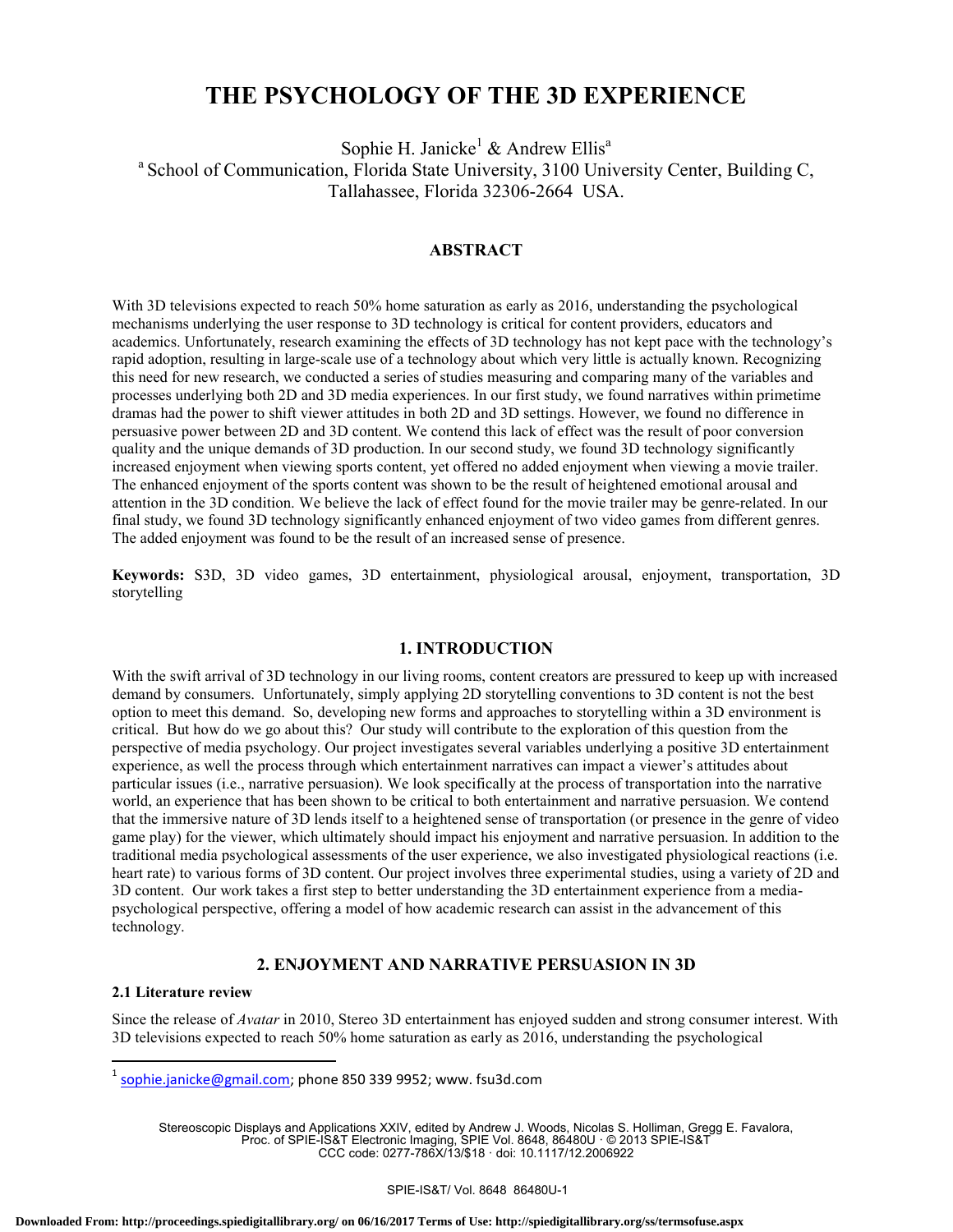mechanisms underlying the user response to 3D technology is critical for content providers, educators and academics. Clearly, 3D entertainment offers a rich media environment and viewing experience that should have a profound impact on various psychological processes. Our first study concentrates on the psychological processes involved in the enjoyment of entertainment fare, as well as the power of narrative persuasion.

Enjoyment has been defined by media psychologists as an experience of pleasure, motivated by mainly hedonic concerns. <sup>[1]</sup> Over decades, media psychologists investigated the aspects leading to enjoyment of entertainment fare across various genres, including factors of transportation  $^{[2]}$ , suspense  $^{[3]}$ , emotional arousal  $^{[4]}$ , perceived realism  $^{[5]}$ . empathy  $\left[6\right]$ , and identification  $\left[7\right]$ , among others.

Of course, research has shown that entertainment media can do much more than just elicit enjoyment. Ongoing research consistently demonstrates that consumers' real-world beliefs about a variety of issues can also be shaped by narrative storylines. For example, attitudes and beliefs regarding family planning [8], HIV prevention [9] or organ donation [10], have all shown to be susceptible to influence through narrative persuasion. This is especially true if existing attitudes and beliefs about those issues are weakly held. In some cases, the persuasive efforts are intentional—even hoped for—as with so-called entertainment-education content designed to change specific (often health-related) attitudes and behaviors. In content often designed to only entertain, such as primetime dramas, the persuasive effects are the unintentional consequences of a rich and engaging storyline. Regardless of intentionality, the process underlying the shifts in consumers' attitudes and beliefs is referred to as narrative persuasion.

Over the past decade, researchers have attempted to better understand the mechanisms most responsible for narrative persuasion. Their work has identified transportation as a key attentional mechanism leading to narrative persuasion as well as media enjoyment  $[2, 11]$ .

In literature, transportation is described as an experience where the media user feels as if he or she is within the narrative, being lost in a story, with no regard or recognition of their "real world" surroundings [12]. We know that while transported or absorbed in the narrative, viewers temporarily lose or disengage certain frames of reference for information processing [13]. Consequently, they avoid critical evaluation of the messages presented, because most of their cognitive and emotional resources are dedicated to the storyline and their intent to "enjoy" the story. AS a result, they become more likely to adopt message consistent beliefs [14, 15, 16]. This research suggests that enjoyment and belief change are positively related to each other because the act of enjoyment depletes the cognitive resources viewers need to effectively evaluate the congruency of persuasive messaging.

A main aspect that Green and Brock [14] have identified in their *transportation imagery model* is the importance of visual imagery in transportation-based belief change. Essentially, research suggests that through imagery, users can construct mental models of the narrative that include not only the storyline, but also the related beliefs, attitudes and behaviors of the characters. Consequently, subsequent recalling of attitudes or beliefs that was presented in the storyline is more likely to be activated and assimilated into the existing attitude structure of the consumer.

Because 3D entertainment offers increased potential for depth, richness, and vividness of visual imagery, narratives presented in 3D may immerse the audience deeper in the stories, thereby enhancing transportation. Recognizing transportation as a key mechanism for narrative persuasion – as well as enjoyment – our primary research questions for the first two studies were: What persuasive power do narratives hold? What role does 3D technology have in facilitating narrative persuasion? And finally, what features make 3D narratives enjoyable?

Generally, we know that not all media content results in transportation. So, what exactly are the features of narrative content that results in transportation? Research has shown that *perceived realism* of the story characters [17, 18] as well as the process of *identification*, are both important variables in the appearance of transportation<sup>[19, 20]</sup>. Furthermore, transportation is also related to emotional arousal [21], with elevated arousal leading to a greater sense of transportation. Therefore, we assume that if all these variables are highly engaged, then the likelihood and sense transportation will be maximized, resulting in stronger narrative persuasion and content enjoyment.

Of course, we are not without some precedent for our assumptions regarding the influence of enhanced viewing technologies. Research into the effects of high-resolution displays showed that the presentation of fictional narratives on high definition (HD) televisions heightened perceived reality, transportation, and enjoyment, compared to the same content presented in standard definition <sup>[22]</sup>. Furthermore, Green <sup>[17]</sup> showed that the more realistic the content was perceived to be, the more transportation the consumer experienced. Assuming that 3D has even more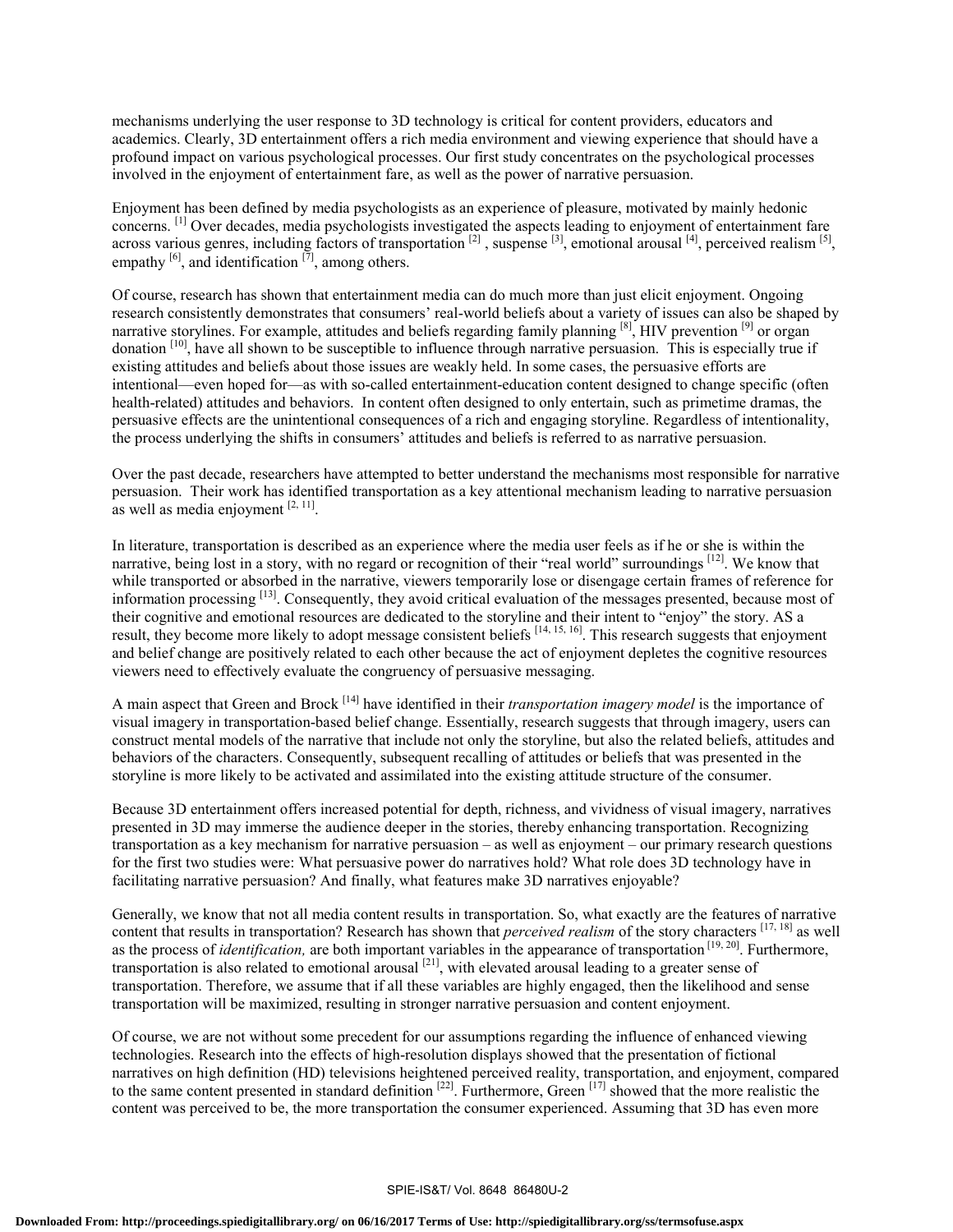potential than HD to activate these processes, we believe the power of narrative persuasion may be even more pronounced in a 3D environment.

It should be noted that our assumptions are based entirely on studies conducted in a 2D environment. We must rely on 2D studies because academia is only slowly beginning to investigate "old" media psychological concepts within the "new" 3D environment. One reason for the lack of scientific investigation of 3D technology is the scarcity of content appropriate for research purposes. Also, is the rapid advances in 3D technology – coupled with the confusion of competing formats – has prevented researchers restricted by academic budgets from acquiring the equipment needed for experiments (see Raney, Ellis & Janicke, 2012 for a more extensive review on the methodological shortcomings of academic 3D research [23]). Despite these challenges, our 3D Media Team in the School of Communication at Florida State University was able to conduct several pilot studies in the summer of 2011, investigating the relative advantage of 3D entertainment on the aforementioned concepts.

#### **2.2 Method of study 1**

In order to conduct highly generalizable research (high in ecological validity  $[24]$ ), our first study used two popular 2D TV shows converted into 3D using a JVC IF2D3D1 image processor. Recognizing the quality issues often associated with real-time conversion, we also measured the perceived quality of converted material and its impact on the viewer's satisfaction. The episodes were from the broadcast television series *Grey's Anatomy* (Enough is Enough, 2005) and *Numbers* (Harvest, 2006), both addressing the positive impact of organ donation.

The study sample consisted of 196 undergraduate students enrolled in communication courses at a large public university. In exchange for their participation, the students received course or extra credit. The majority of the participants were female (67.1%) and white (61.1%), with an average age of 20.52 years. Participants were tested in groups of to up to 9 people during a 3-week time period in summer 2011. The sessions were conducted in a conference room equipped with a JVC 3D television screen. The participants were not aware of which episode they were to see, nor did they know that the study investigated the effects of 3D television, effectively controlling for any 3D related expectations across groups. Both the episode and viewing condition were randomly assigned for each session. Overall, 50 participants watched *Grey's Anatomy* in 2D and 48 in 3D; 44 participants watched *Numbers* in 2D and 54 in 3D.

Upon arrival, participants were welcomed by the lead investigator, provided with an IRB-approved consent form, and given an overview of what would occur during the study. Next, the subjects were given a pre-exposure questionnaire to collect information regarding demographics, previous experience with 3D entertainment, and familiarity with the shows featured in the study. Following the pretest, the subjects viewed the complete episode of the show called for in the randomization process. The subjects were then asked to complete a posttest questionnaire measuring transportation, enjoyment, emotional arousal, identification, and narrative persuasion. Finally, after completion of the posttest, participants were debriefed, thanked, and dismissed. All items appearing in the questionnaires were validated in previous studies, assuring high scientific standards.

#### **2.3 Results of study 1**

l

In terms of the overall power of narrative persuasion, we found that the beliefs promoted in the episodes did influence the belief structures of viewers in both the 2D and 3D conditions. When viewers were exposed to the episodes of "Numbers", they were more likely to believe that there is a "black market for organ donation" in the US, compared to people that saw "Grey's Anatomy," where this notion was not portrayed (Figure 1).<sup>2</sup> This finding agrees with previous research suggesting media content can prime viewers toward specific beliefs [25], regardless of the accuracy of the beliefs presented within the narrative.

<sup>&</sup>lt;sup>2</sup> A one-way MANOVA was conducted with TV shows as independent variable and the belief items as dependent variable to investigate if beliefs about organ donation are significantly correlated with the content presented in the entertainment TV storyline.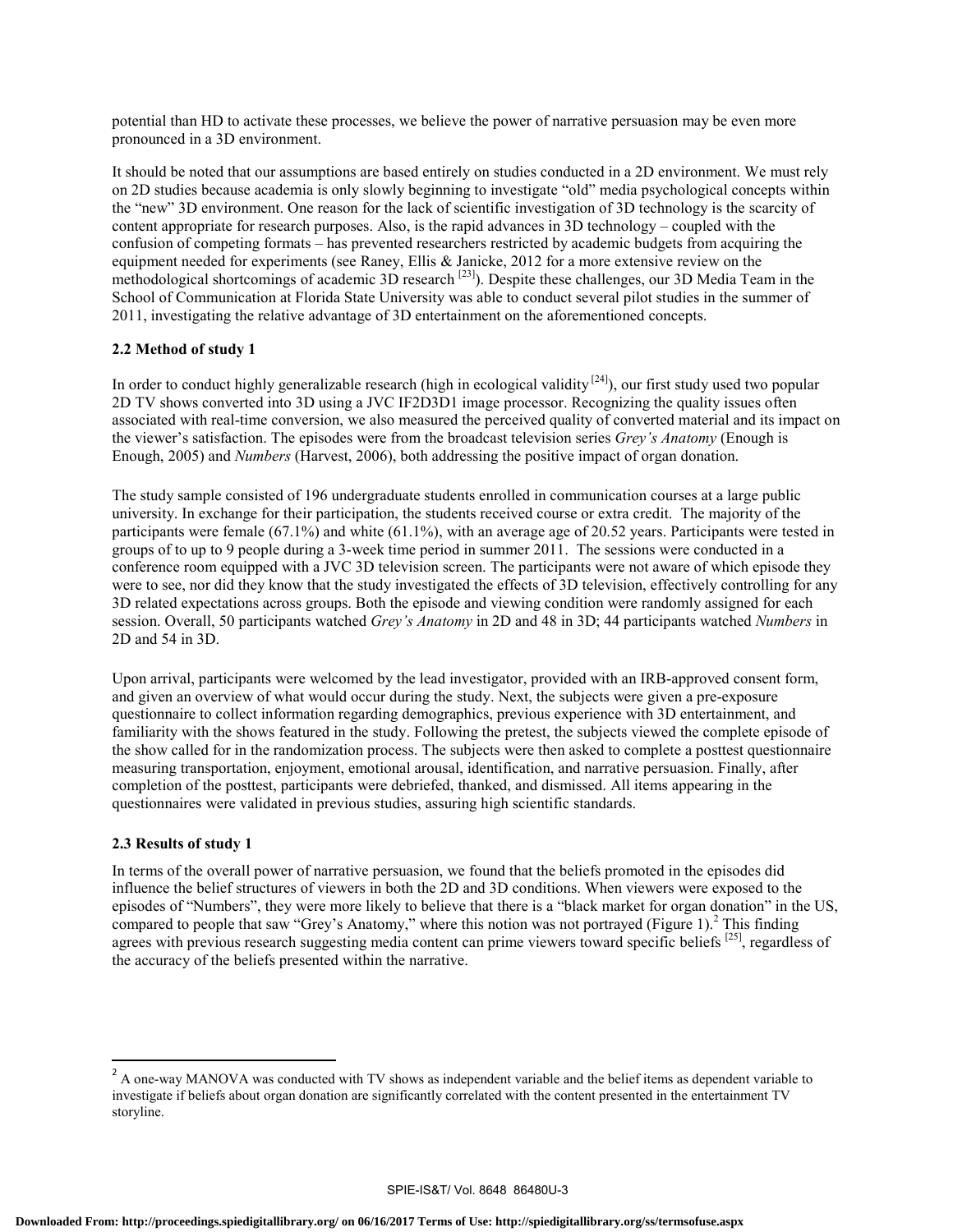

Figure1. Mean values on the beliefs about organ donation as a result of study one.

Knowing that the episodes watched indeed influenced viewers' beliefs, our research next worked to determine if narratives presented in 3D are more persuasive than narratives presented in 2D. Our research assumed that the variables that predict narrative persuasion and enjoyment – transportation, perceived realism, emotional arousal and identification— would be stronger in the 3D condition than in the 2D condition. Surprisingly, our results showed no significant<sup>3</sup> differences between the 3D and 2D conditions in terms transportation, perceived realism, arousal, identification, or narrative persuasion.<sup>4</sup> Even overall enjoyment did not differ across the research conditions. Based on these findings, it seems 3D technology does not significantly influence the persuasive power of narrative content.

#### **2.4 Discussion of study 1**

 $\overline{\phantom{a}}$ 

Our failure to find significant differences between the 2D and 3D conditions may not point to the ineffectiveness of 3D, but rather to its finicky nature. As previously mentioned, real time conversion of 2D content to stereoscopic 3D is notoriously problematic, often resulting in a product far inferior to native 3D content. In our study, we used a consumer-grade conversion device, designed more for ease of use than quality of product. This type of conversion offers little control over the stereoscopic effect, forgoing scene-by-scene depth control with preset, one-size-fits-all parameters. In contrast, it took a room-filling team of experts more than 15 months to convert James Cameron's Titanic from 2D to 3D, at a cost of more than \$18 million dollars  $[26]$ . Using our device, the conversion would have taken only a few hours. Therefore, it is reasonable to consider the low quality of our 3D content as a possible alternative explanation for our findings.

Another reason we may have failed to find significant differences can be found in the highly complicated nature of 3D storytelling. The episodes we selected for this study were conceptualized and shot specifically for playback in a 2D environment. Consequently, the unique requirements of 3D production and storytelling were never considered in any phase of their creation. While this concern may appear exaggerated to those unfamiliar with 3D production, the emerging belief across the industry is that 3D production should be treated as a unique art, wholly independent of 2D production. In other words, the entire lifecycle of a 3D product, from scripting to camera positioning to exhibition, should account for the unique requirements of successful 3D production. James Cameron himself noted at the 2011 3D Entertainment Summit that even with the most skillful conversion, 2D content can never fully be 3D [26].

<sup>&</sup>lt;sup>3</sup> A significant result means that the observed effect is in 95% of all cases not due to chance.

<sup>&</sup>lt;sup>4</sup> A two factorial MANOVA analysis was conducted with condition (3D vs. 2D) and episode (Numbers vs. Grey's Anatomy) as independent variables on the 6 dependent variables.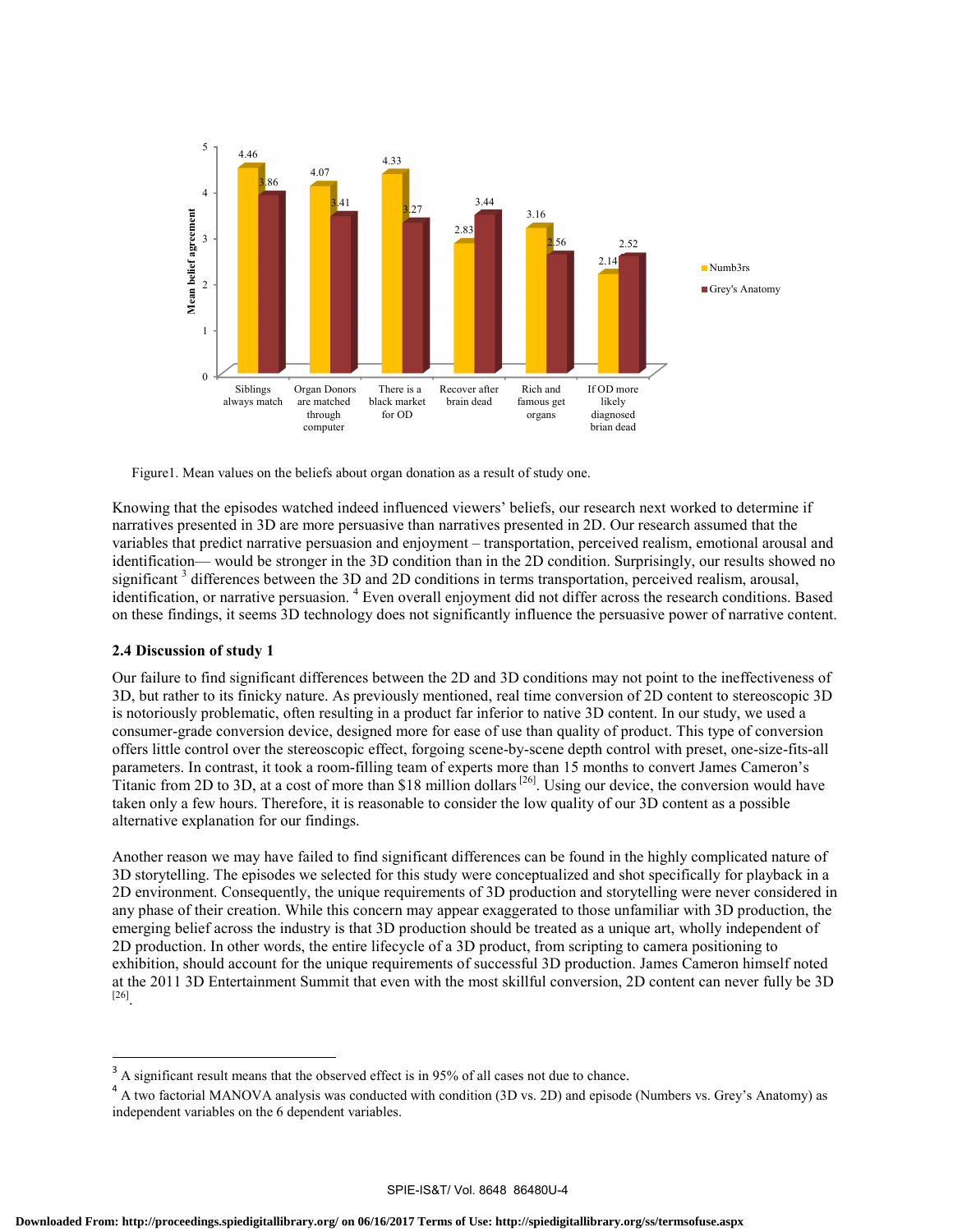In light of the above concerns, we believe our findings do not reflect 3D's influential power, but rather reveal its sensitivity to quality and reliance on unique production standards. Simply put, 3D storytelling is much more than 2D storytelling with an added dimension. To effectively isolate the effects of 3D technology, we believe research efforts should work to account for this distinction in experimental design.

#### **2.5 Method of study 2**

Our second study also explored 3D's influence on content enjoyment, but this time our design featured content shot in 3D, but intended for playback in both 2D and 3D environments. While this new design effectively addresses our concerns regarding 2D content presented in a 3D environment, it creates a new – and opposite – concern regarding the effectiveness of 3D content presented in a 2D environment. Fortunately, this concern is somewhat tempered by the fact the creators intended for the content to be enjoyed in both 2D and 3D environments. Still, this is not an ideal solution, as some compromises were likely made in the effort to create dual-format content. We assume these compromises may weaken the observed effects, but to a lesser extent than seen in the first study.

As in the first study, we compared content across 2D and 3D conditions, this time using an ESPN3D sports clip and a movie trailer from the blockbuster movie "Resident Evil 3D", both of which were available in Sony's 3D library. All study sessions were conducted in the media research laboratories in the School of Communication at Florida State University, using a 32-inch, Sony Bravia 3D monitor. Sessions were all conducted individually (i.e., one participant at a time) and each session lasted approximately 50 minutes. As in the previous study, participants were introduced by the experimenter, completed an IRB consent form and familiarized with the procedure. In addition to the posttest, which measured transportation, emotional arousal, presence (a feeling of nonmediation the viewer derives by forgetting about the technology that creates the image  $[4]$ ), and enjoyment, participants' heart rates were also monitored. We added the heart rate data as an indirect measure for attention, where lower pulse rates indicate heightened states of attention (for a recent overview, see Lang, Potter, & Bolls  $[27]$ ). The heart rate data was collected on a second-by-second basis throughout the exposure period using a wireless, reference heart monitor and specialized data collecting software.

A total of 57 (66.7% females, age range, 18-32 years, age mean = 19.93) individuals participated in this second within-subject design study, with 26 watching the sports clip in 3D and 31 in 2D, and 31 watching the "Resident Evil" clip in 3D and 26 in 2D. Activating the TV's preset 3D function enabled 3D playback, whereas disabling the 3D function created the 2D image,

As in the first study, this research aimed to uncover the influence of stereoscopic 3D technology on variables known to influence enjoyment, including transportation, emotional arousal, enjoyment and heart rate (attention).

#### **2.6 Results of study 2**

Our results support our assumption regarding the importance of format compatible storytelling. Most notably, we found that overall, participants enjoyed 3D content more than 2D content. However, when we examined the conditions individually, we only found a significant difference in enjoyment for the sports clip (Figure 2).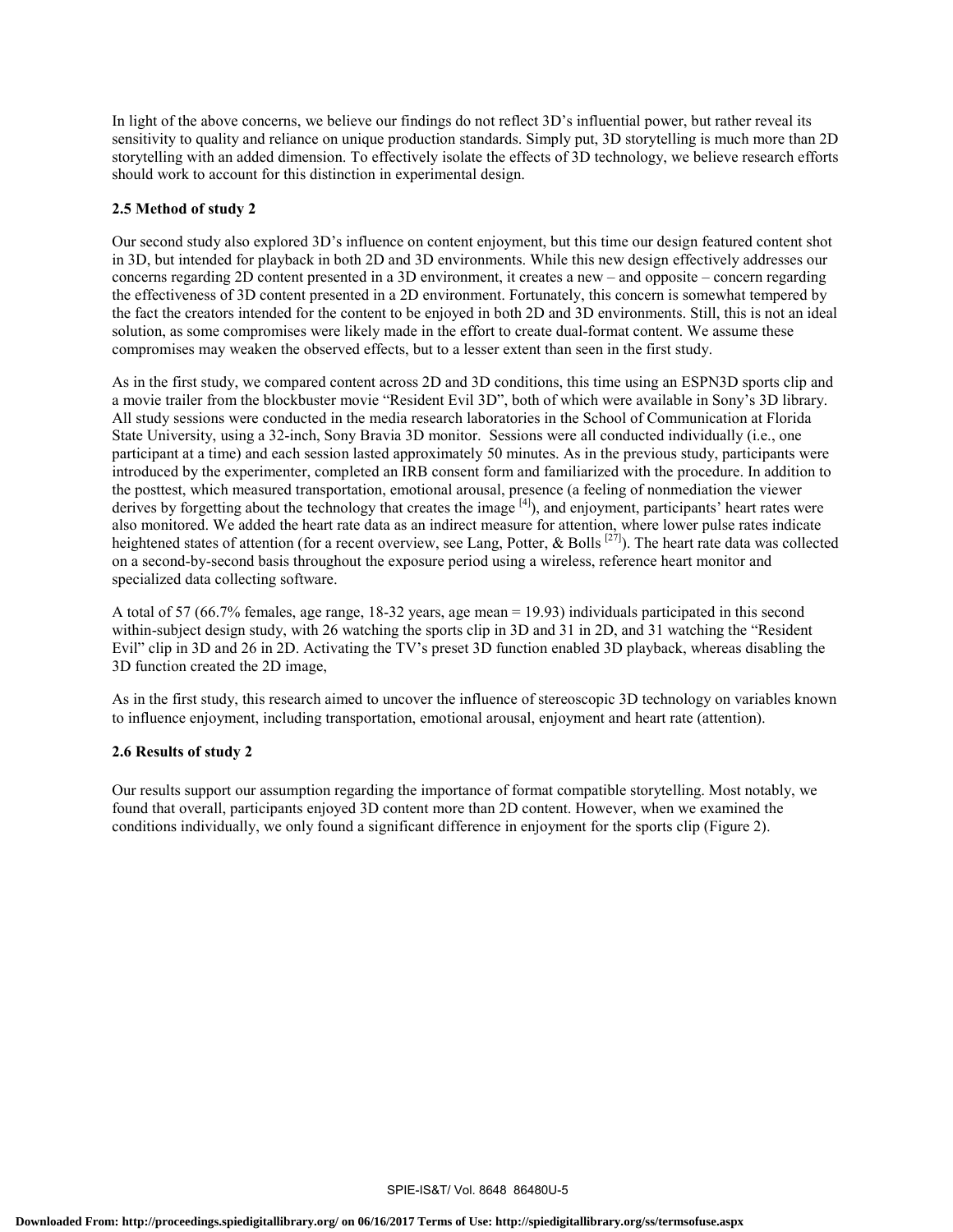

Figure 2. Mean values of enjoyment across the two video clips in study two.

In determining what underlying variable was most responsible for 3D's added enjoyment, we found that emotional arousal – not the sense of non-mediation – was the significant predictor of enjoyment in the 3D sports clip condition. In contrast, for the 2D sports clip condition, neither presence nor emotional arousal contributed significantly to enjoyment. Though significant influence was only found for the sports clip, our findings suggest that 3D content created for 3D playback can lead to greater consumer enjoyment.

In addition to emotional arousal, viewers of the 3D sports clip paid more attention to the content (as indicated by the lower heart rate) than viewers of the 2D clip, suggesting that 3D content may demand different allocation of cognitive resources (i.e. thought processes) than 2D content (Figure 3). In conclusion, the 3D sports clip was found to be more enjoyable than the 2D clip because it was more emotionally arousing and captured more of the viewer's attention than the 2D clip.



Figure 3. Heart rate and attention distribution in the sports clip between the 2D and 3D condition in study two.

For the narrative clip (Resident Evil), another pattern emerged. As previously mentioned, enjoyment was not significantly different between the 2D and 3D version of the clip. However, viewers felt more transported in the 3D clip than the 2D version of the narrative clip (Figure 4), which is what we expected. What is surprising, however, is that transportation did not predict enjoyment, which contradicts extensive 2D literature about the relationship of transportation and enjoyment  $^{[2]}$ .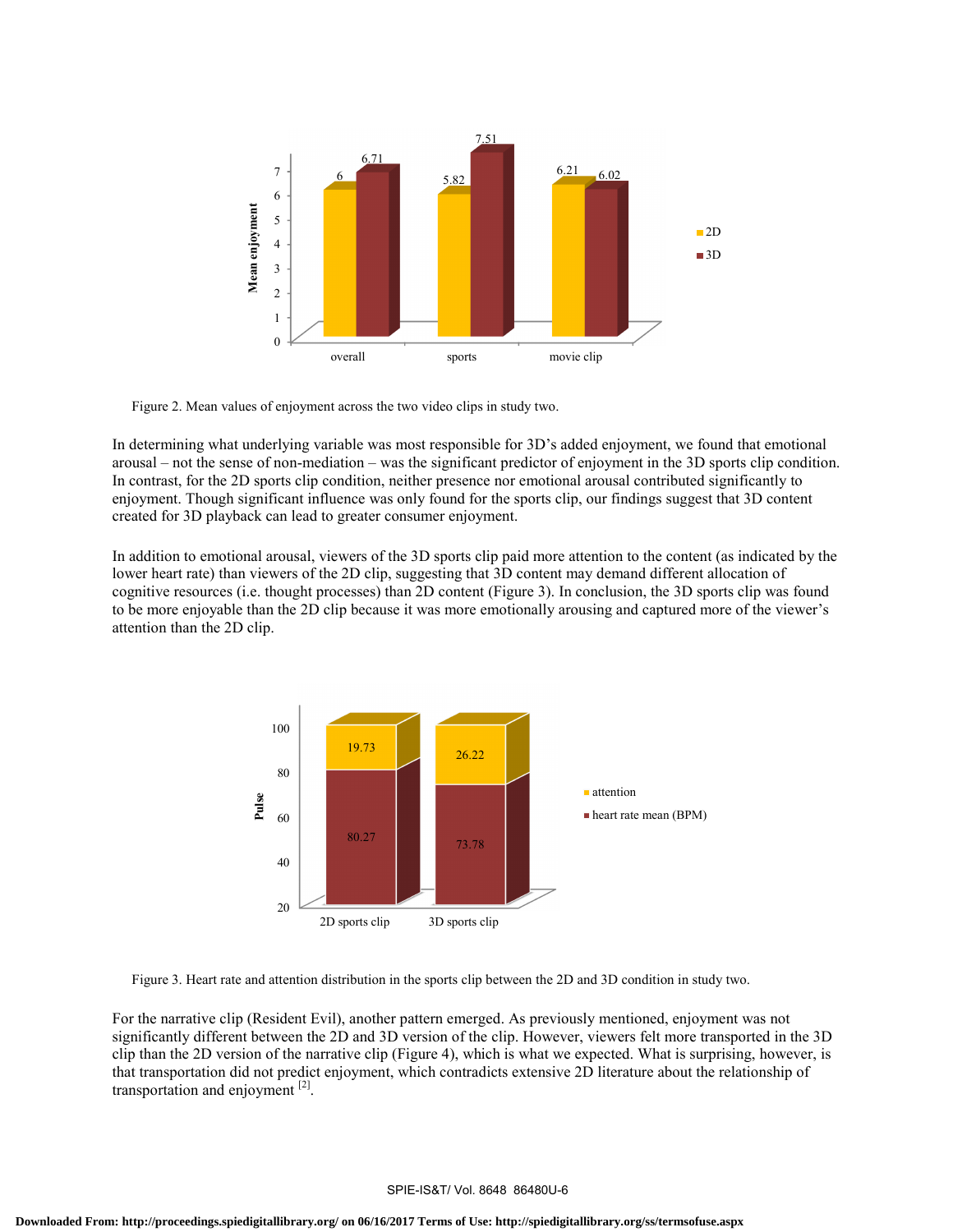

Figure 4. Feeling of transportation into the movie clip between the 2D and 3D version in study two.

Additionally, viewers paid less attention to the movie clip in 3D compared to the movie clip in 2D (higher heart rate and therefore less attention), which was in contrast to the results of the sports clip (Figure 5). One possible explanation for this finding is that the added realism of the 3D environment was "too much" for the participants, causing them to disengage entirely from the narrative. This explanation is even more plausible when you consider the graphic and suspenseful nature of the *Resident Evil* trailer.



Figure 5. Mean heart rate in the movie clip for the 2D and 3D version in study two.

#### **2.7 General discussion**

The results of our first study agree with previous research findings, suggesting narratives do have a significant influence (at least in short-term) on a viewer's beliefs. We believe the influence of 3D on narrative persuasion, however, is subject to technology and production practices used in the creation of the narrative content. Generally, our studies indicate enjoyment certainly seems to be influenced by specific features of the 3D content, strongly suggesting an effect on narrative persuasion may be found in future studies.

Our research also suggests that content matters. It seems viewers experience 3D differently across different genres, likely resulting from different storytelling processes. Whereas narratives in 3D may benefit from a stronger sense of transportation, sport content may benefit from an increase in emotional arousal, attention and enjoyment. Of course, additional studies are needed to make more generalizable conclusions regarding these findings. These studies may consider questions such as: Are the effects found in our study consistent for sports other than football and basketball? What consequence might the slower pace of sports, such as baseball, gymnastics, or golf have on 3D's effects? Also, how permanent are these effects? Do the positive qualities of 3D sports viewing carry over to other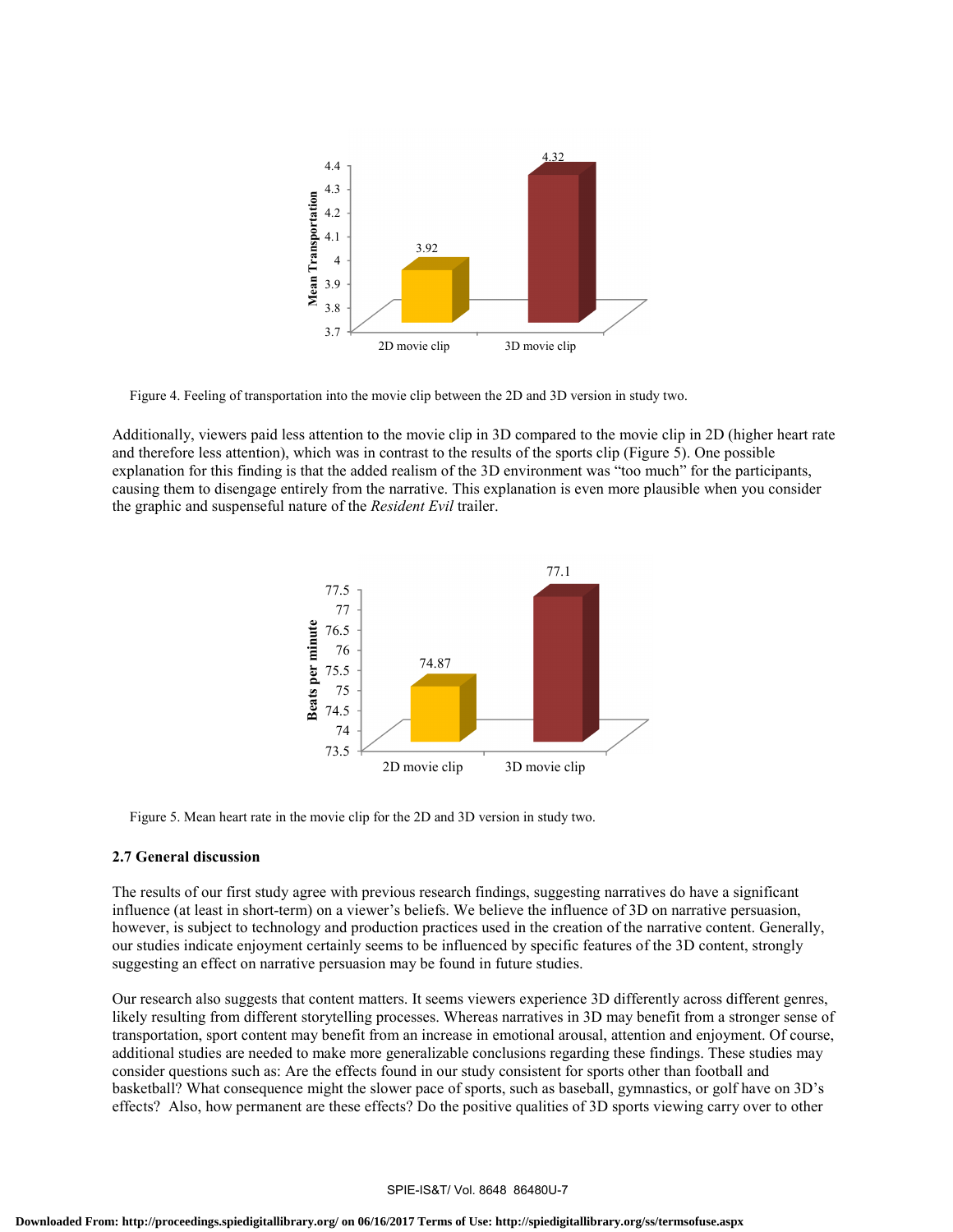aspects of the same production? Are the ads remembered more during the games? Is fanship enhanced? What about the impact of 3D narratives on the change of attitudes? Can transportation be increased with a specific 3D storytelling procedure? What are the consequences for enjoyment? Ratings? Profit? How much are the enhanced viewing experiences of 3D bound to the genre? What about narratives found in other entertainment content, such as video games?

#### **3. PSYCHOLOGICAL AND PHYSIOLOGICAL DIFFERENCES BETWEEN THE 3D AND 2D GAMING EXPERIENCE**

#### **3.1. Literature review**

From the humble wireframe graphics of Atari's 1980 arcade hit, *Battlezone*, to the reality-bending, animated environment featured in Crytek's 2011 blockbuster, *Crysis 2*, the digital gaming industry has consistently managed to leverage improvements in technology for improvements in gameplay. <sup>[28]</sup> For this legacy to continue, game developers must better understand how to leverage stereoscopic 3D technology in the gaming experience. To do so, developers first must identify the unique effects of 3D technology on key aspects of the gaming experience. To that end, in our third research project we investigated the effects of 3D technology on the enjoyment of two different video games.

Without question, the gaming experience is a complex and multifaceted phenomenon. In this study, we focus on key psychological and physiological phenomena likely to be influenced by stereoscopic technology: presence, engagement, immersion, arousal, and enjoyment. We examine these phenomena in both 3D and 2D conditions to effectively identify the unique qualities associated with "good" 3D games. Our goal is to better understand how current gaming features differentially impact these key variables.

Of course, this study is certainly not the first to examine the influence of new technology on the media experience.  $[29]$  For example, Lee and Lee  $[22]$  found that the enhanced resolution offered in high definition television (HDTV) increases perceived reality, presence and enjoyment of the content compared to standard definition. While technology has influenced virtually all media experiences in some way, we believe the interactive video game experience is especially sensitive to new technologies, as features critical to enjoyable gameplay, such as vividness  $[30]$  and presence  $[31]$  are likely to be affected. Furthermore, we believe the added realism of 3D gameplay will offer an ideal environment to study the effects of stereoscopic technology on game enjoyment. Specifically, we believe 3D technology will effectively increase a player's sense of presence, resulting in greater game enjoyment.

Presence is often conceptualized as the "perceptual illusion of nonmediation" [4], arising when the individual disregards the existence of a medium or technology. Though common to most media consumers, the phenomenon is quite fickle, often varying considerably across users and time. <sup>[32]</sup> Generally, the experience is thought to result from the user's interaction with various characteristics of the medium, including technological features  $^{[4]}$  and content.  $^{[33]}$ 

Recognizing the role of technology, we can assume that stereoscopic 3D technology provides a richer and more immersive environment, capable of eliciting greater experiences of special presence. As for the influence of content, we can assume different games will elicit different degrees of presence across different users, regardless of the technology employed in the game's presentation. To test these assumptions, our study compared game enjoyment across two genres in both 2D and 3D conditions.

#### **3.2 Method**

The same sample of individuals participating in study 2 also participated in study 3. Likewise, the same methods were also employed in both study 2 and study 3. For stimulus materials, all the participants played either the racing game *Gran Tourismo 5* (GT5) or the first-person shooter game *Killzone 3* on a Sony PlayStation3. As in study 2, all data were collected individually. Twenty-seven of the participants played the racing game in 3D, with the remaining 30 playing it in 2D. For Killzone 3, 31 participants played the game in the 3D condition, while 26 played it in the 2D condition. After a brief overview of the nature of each game and general gameplay functions, participants played GT5 for approximately three minutes and Killzone 3 for approximately 10 minutes. Both GT5 and Killzone 3 are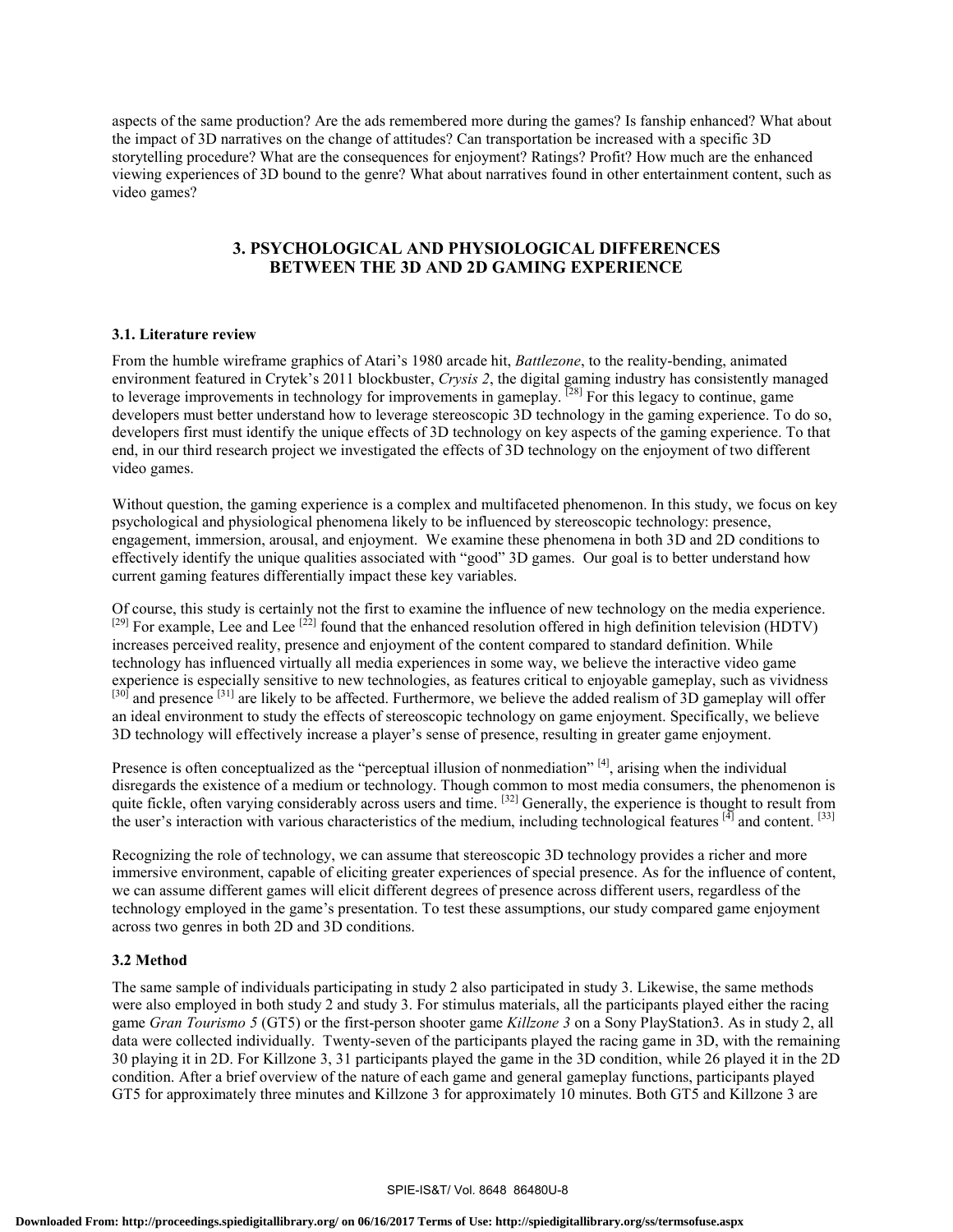designed to be played in either 2D or 3D, with the on-screen gameplay otherwise equivalent. Participants were randomly assigned to play in one of the four research conditions upon arriving for the research session.

As in the previous studies, participants were given posttest questionnaires designed to measure various psychological constructs, including presence, immersion, involvement and overall game enjoyment. Likewise, the participants were also fitted with a reference-grade continuous heart monitor to measure both attention and physiological arousal.

#### **3.3 Results**

As we expected, 3D gameplay resulted in greater enjoyment, presence, immersion, and involvement than equivalent play in a 2D gaming environment (Figure 6).



Figure 6. Mean differences in psychological measures across 2D and 3D gaming conditions.

While our hypothesis regarding 3D resulting in greater enjoyment was supported in the above analysis, the mechanism responsible for the added enjoyment was still unknown. Was the significant increase in presence responsible for the increase in enjoyment, as suggested by previous studies? If so, did 3D technology enhance presence through immersion, involvement, or both?

Factor analysis revealed, as expected, that enjoyment was highest for participants who reported the greatest sense of presence. Furthermore, presence was shown to be strongly associated with immersion. Interestingly, despite scoring higher in the 3D condition, no significant relationship was found between involvement and presence (Figure 7).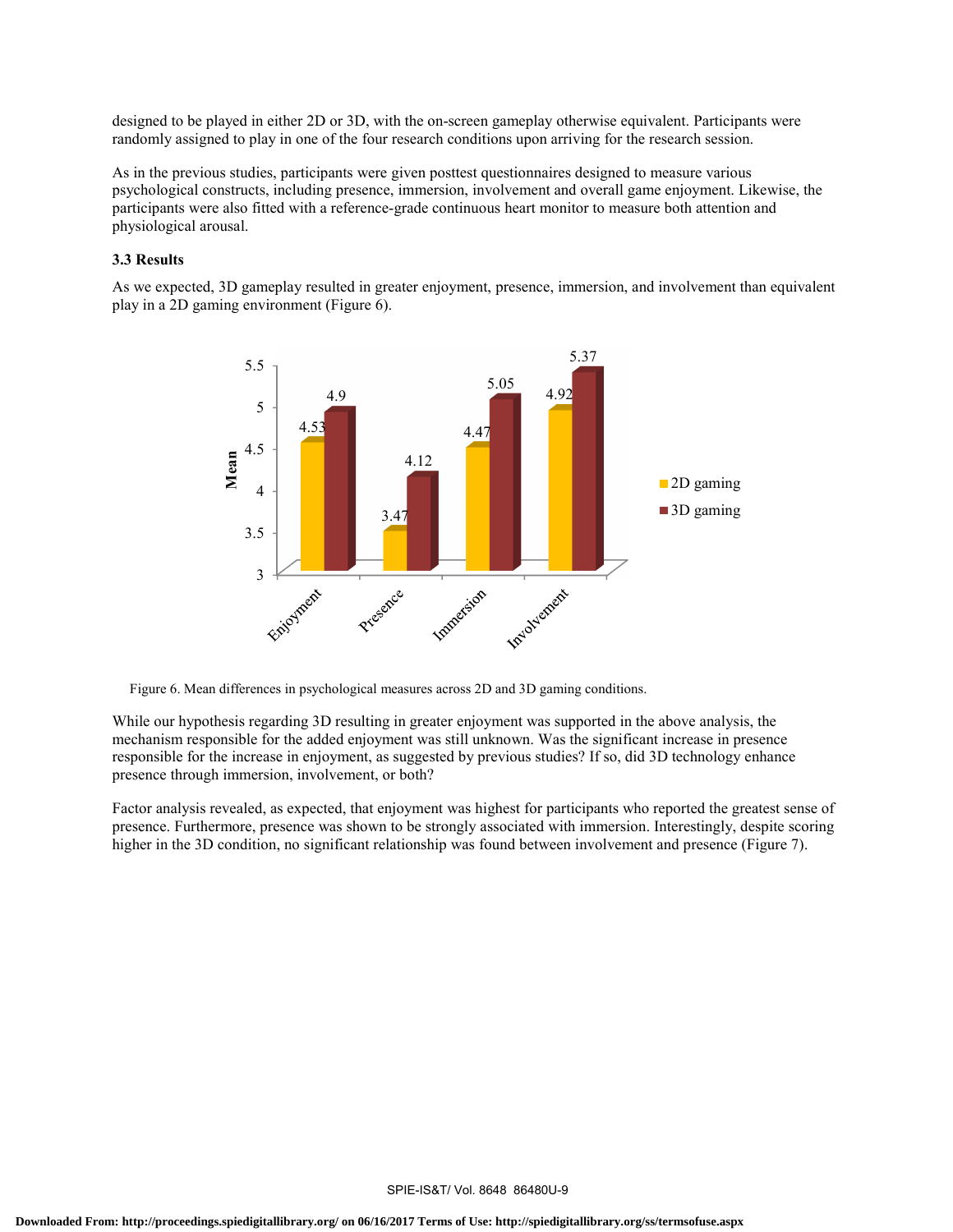

Figure 7. Factors contributing to game enjoyment.

In addition to psychological factors influencing game enjoyment, we also considered several physiological factors likely to influence the gaming experience, including arousal, heart rate (attention), and physical discomfort. Specifically, we expected arousal and attention to be associated with increased gaming enjoyment, and discomfort to be associated with decreased gaming enjoyment.

As was expected from the added realism of a stereoscopic gaming environment, users reported a greater sense of physiological arousal in the 3D condition compared to the 2D condition (Figure 8).



Figure 8. Mean arousal across research conditions.

While the mean scores for self-reported physiological arousal were significantly higher in the 3D condition, mean heart rate was significantly lower in the 3D condition (Figure 9). While this finding may appear contradictory, it is in full agreement with previous studies showing reduced heart rates to be associated with heightened states of attention. Therefore, we can assume players in the 3D condition paid more attention to the gameplay than players in the 2D condition.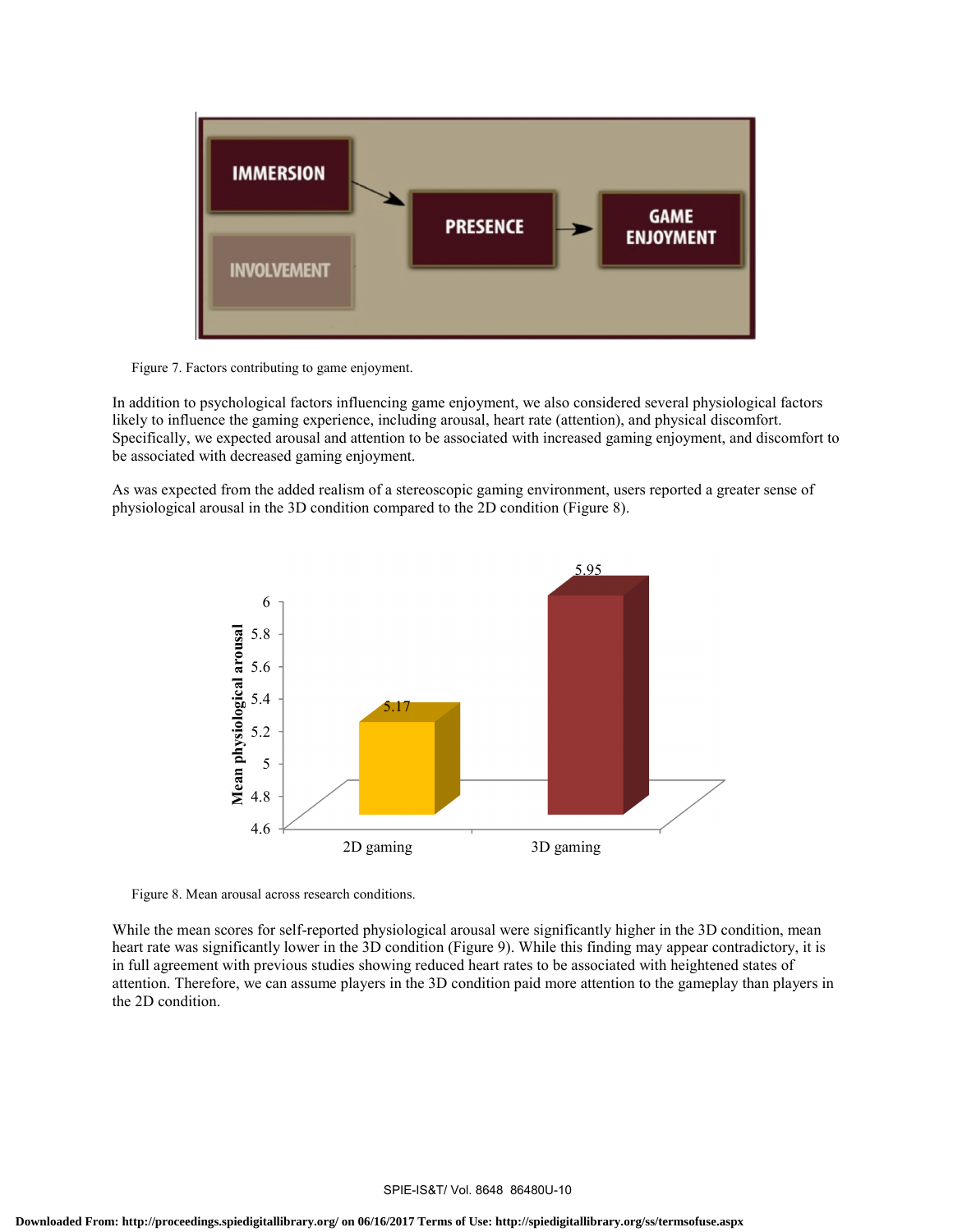

Figure 9. Average heart rate across game and technology conditions.

Surprisingly, of the physiological variables we measured, only arousal was shown to be an effective predictor of game enjoyment (Figure 10). These findings suggest that attention paid to the game, and physical discomfort experienced during gameplay, did not influence a user's overall enjoyment of the game. That discomfort did not affect enjoyment is especially important to the 3D industry, where discomfort is often associated with viewing stereoscopic material.



Figure 10. Physiological factors contributing to game enjoyment

#### **3.4 Discussion**

Once again, it appears the video game industry is on the forefront of new technology adoption, offering an everexpanding library of 3D capable games. In fact, thanks to the relative ease in which 3D games can be produced (compared to video content), video games are sure to represent a significant proportion of all future 3D content. Game marketers have recognized the value in this innovation, spending more money every year touting the enhanced enjoyment of 3D gameplay.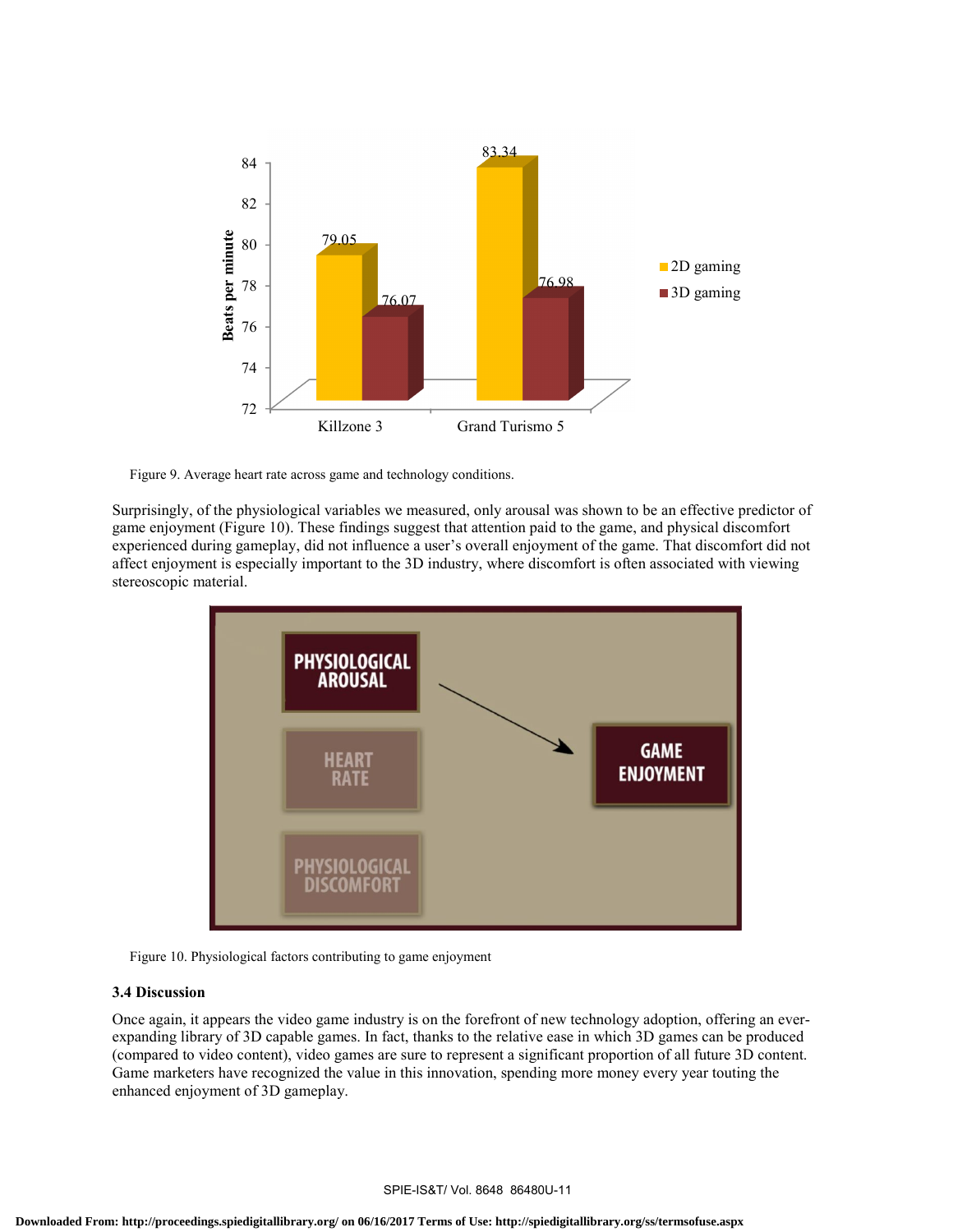But is 3D gameplay actually more enjoyable? Our research suggests it is, with players of both games reporting more enjoyable gameplay in the 3D condition. Furthermore, our research suggests this added enjoyment is a result of the heightened sense of presence associated with the more immersive 3D world. Our study also found that subjects reported more physiological arousal in the 3D condition, also contributing to overall enjoyment. Interestingly, enjoyment was not found to be associated with discomfort. Like roller-coaster riders ill from the ride but thrilled by the experience, 3D game players appear to accept discomfort as an inconsequential part of the enhanced gameplay.

Of course, this study only included two games, so generalizing the findings to all games is risky. Future research should include games from an assortment of other gaming genres, as certain types of gameplay may not benefit as significantly from 3D technology. Also, other researchers should consider more robust measures of physiological factors, as they may offer a more complete explanation of arousal's role in enjoyment of 3D games.

#### **4. GENERAL CONCLUSION**

The results of our three studies distilled the complex variable interactions outlined in our research agenda into a few small, yet strong relationships. Generally, we learned that 3D technology influences the media experience, though often in unpredictable ways. We also learned that psychological processes known to exist in the 2D environment, such as narrative persuasion, also exist in the 3D environment. Finally, and perhaps most importantly, we learned that 3D is a finicky format, seeming to exert influence only in ideal conditions. For researchers, this means careful consideration must be given to research design, especially in the selection of 3D content. Furthermore, it has been our experience that 3D technology does not exhibit a fixed, universal effect and is fully dependent on the content to which it is applied. Until we can effectively control for the countless variables influencing the 3D experience, we will have to continue examining the specific effects of selected 3D content instead of the broad effects of the technology in general.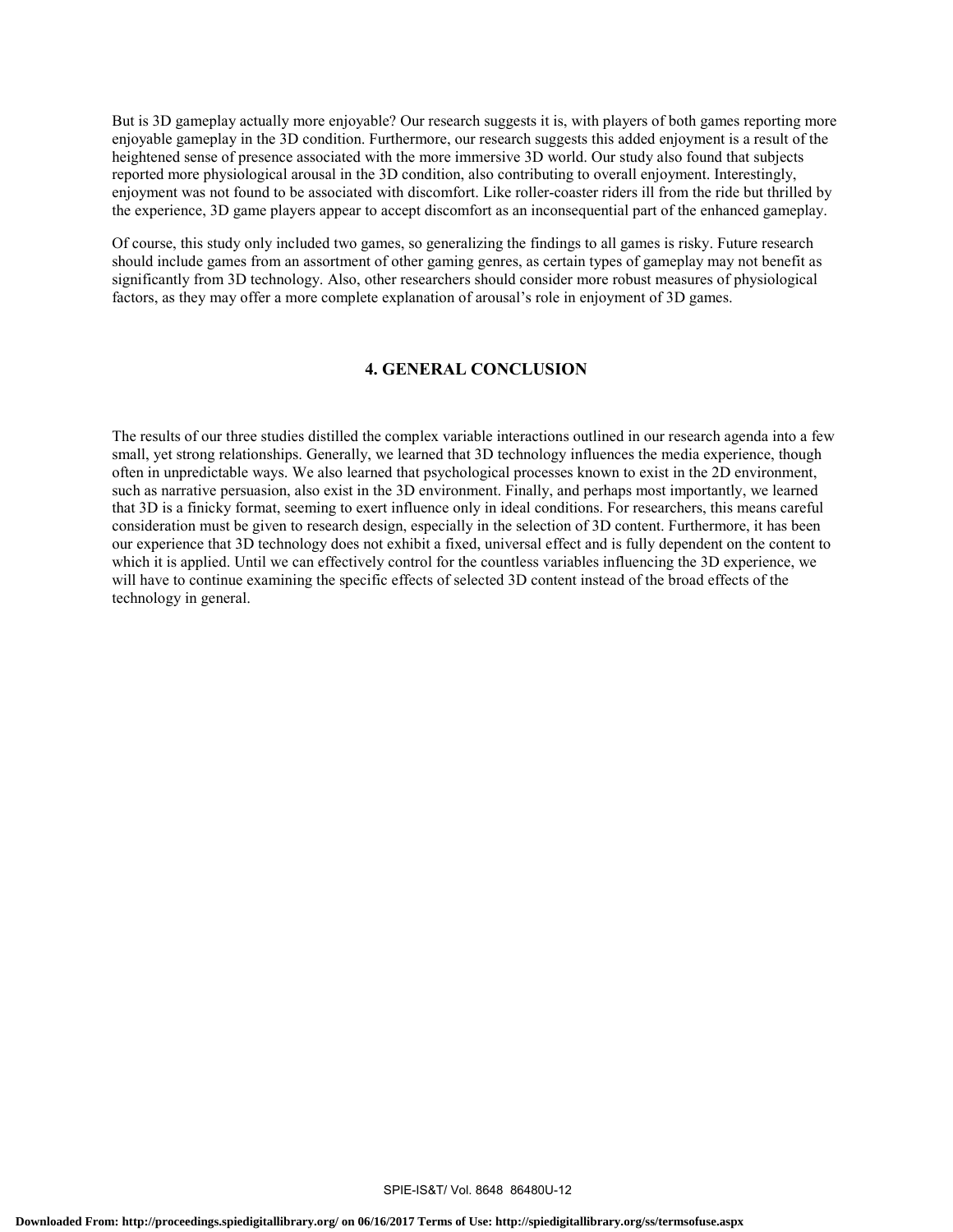#### **REFERENCES**

- [1] Oliver, M., and Raney, A. A., "Entertainment as pleasurable and meaningful: Identifying hedonic and eudaimonic motivations for entertainment consumption," Journal of Communication, 61(5), 984-1004 (2011). doi:10.1111/j.1460-2466.2011.01585.x
- [2] Green, M., Brock, T., and Kaufman, G., "Understanding media enjoyment: The role of transportation into narrative worlds," Communication Theory, 14, 311-327 (2004).
- [3] Zillmann, D., "The psychology of suspense in dramatic exposition," In P. Vorderer, H. J. Wulff & M. Friedrichsen (Eds.), Suspense: Conceptualizations, theoretical analyses, and empirical explorations Mahwah, NJ: Erlbaum. pp. 199-231 (1996).
- [4] Lombard, M., and Ditton, T., "At the heart of it all: the concept of Presence," Journal of Computer-mediated Communication, 3(2), (1997). http://209.130.1.169/jcmc/vol3/issue2/lombard.html.

#### **[5] Bussele, R., and Bilandzic, H., "Fictionality and perceived realism in experiencing stories. A model of narrative comprehension and engagement," Communication Theory, 18, 255-280 (2008).**

- [6] Zillmann, D., "Empathy: Affect from bearing witness to the emotion of others," In J. Bryant & D. Zillmann (Eds.), Responding to the screen: Reception and reaction processes. Hillsdale, NJ: Erlbaum. pp. 135–167 (1991).
- [7] Cohen, J., "Defining identification: A theoretical look at the identification of audiences with media characters," Mass communication & Society, 4, 245-264 (2001).
- [8] Rogers, E. M., Vaughan, P.W., Swalehe,R. M. A., Rao, N,. Svenkerud, P., and Sood, S., "Effects of an entertainment-Education radio soap opera on family planning behavior in Tanzania," Studies in Family Planning, 30(3), 193-211 (1999).
- [9] Singhal, A., Cody, M. J., Rogers, E. M., and Sabido, M. (Eds.), "Entertainment-education and social change: History, research and practice," Mahwah, NJ: Erlbaum (2004).
- [10]Morgan, S., Movius, L. and Cody, M., "The power of narratives: The effect of organ donation storylines on the attitudes, knowledge and behaviors of donors and non donors," Journal of Communication, 59, 135-151 (2009).
- [11] Vorderer, P., Klimmt, C. and Ritterfeld, U., "Enjoyment: At the heart of media entertainment," Communication Theory, 14 (4), 388-408 (2004).
- [12] Green, M. C., and Brock, T. C.,"The role of transportation in the persuasiveness of public Narratives," Journal of Personality and Social Psychology, 79, 701–721 (2000).
- [13] Appel, M., and Richter, T., "Persuasive effects of fictional narratives increase over time," Media Psychology, 10, 113-134 (2007).
- [14] Green, M. D., and Brock, T. C., "In the mind's eye: Transportation-imagery model of narrative persuasion," In M. C. Green, J. J. Strange, & T. C. Brock (Eds.), Narrative impact: Social and cognitive foundations. Mahwah, NJ: Erlbaum, pp. 315–341 (2002).
- [15] Appel, M. and Richter, T., "Transportation and need for affect in narrative persuasion: A mediated moderation model," Media Psychology, 13, 101-135 (2010).
- [16]Slater M. D., Rouner, D., and Long M., "Television dramas and support for controversial public policies: Effects and mechanisms," Journal of Communication, 56, 235–252 (2006).
- [17]Green, M., "Transportation into narrative worlds: The role of prior knowledge and perceived realism," Discourse Processes, 38, 247–266 (2004).
- [18] Wilson, B., and Busselle, R., "Transportation into the narrative and perceptions of media realism," Presented at the International Communication Association Annual Conference, New Orleans, LA. (2004)
- [19] Moyer-Guse, E., "Toward a theory of entertainment persuasion: Explaining the persuasive effects of entertainment-education messages," Communication Theory, 18,407–425 (2008).
- [20] Slater, M. D., and Rouner, D., "Entertainment-education and elaboration likelihood: Understanding the processing of narrative persuasion," Communication Theory, 12, 173–191 (2002).
- [21] Green, M., "Narratives and cancer communication," Journal of Communication, 56, 163–183 (2006).